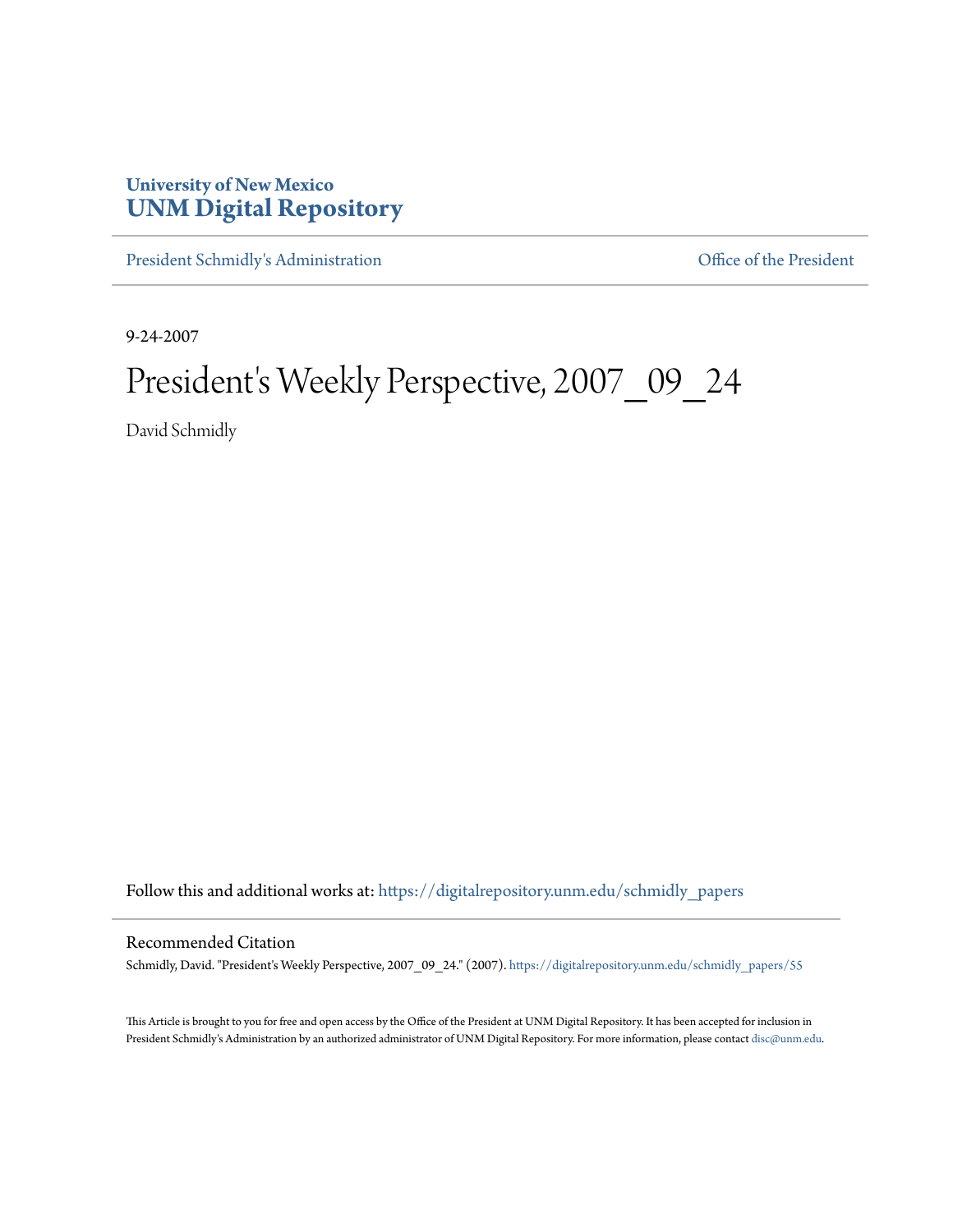## Good morning.

It's Homecoming Week – one of the most festive times of the year. UNM's Alumni Relations office and the Homecoming Committee have a full slate of activities scheduled for you, so please take advantage of them. Here's the rundown, http://www.unmalumni.com/homecoming/index.php, with all events leading up to the big UNM-BYU game Saturday night. The Lobos are definitely on a roll, so let's go out and support them.

Toward the end of the week, inauguration festivities will commence. Remember that this inauguration is not a celebration of Dave Schmidly, but of the UNM community. The theme is "Connect," and I want students, faculty, staff, alumni and friends to celebrate the connections we have with one another. There will be much to celebrate and learn: http://www.unm.edu/inauguration/events.html.

We begin this Thursday with the two-day symposium, "Forty Years of Community Activism, 1967-2000: Civil Rights Reform Then and Now." I extend to all of you an invitation to the installation Sunday, Oct. 7, at 2:30 p.m. at Popejoy Hall, followed by a reception at University House. Please go by either UNM ticket office to pick up your tickets for the installation. There are still some available and they are free.

One of the inauguration symposiums will feature NCAA president Myles Brand, talking about the connections between athletics and academics. Strengthening those connections is what we've done with some of the changes we've made in athletics here at UNM over the last couple of months.

As you know, UNM is currently investigating allegations of NCAA violations involving our football program from several years ago. We are fully cooperating with the NCAA and if the allegations prove to be accurate, we will take swift and appropriate action. I also assure you that those administrative changes that more closely connect UNM athletics and academics will prevent the likelihood of any academic-related violations occurring in the future.

It saddens me that I must once again address an incident that has upset and angered the UNM community. Last week's incident of flag desecration is a deplorable act. There are other ways to express dissatisfaction that do not involve the willful destruction of a nation's symbol.

We've learned that a series of miscommunications may have led to the incident, but mistakes, even those innocently made, cannot excuse an intolerable act. It is crucial that the new office of Institutional Diversity, as well as Student Affairs and the Office of Equal Opportunity, continue to proactively lead the discussions and actions that address the concerns of all of our communities.

On a happier note, my trip last week to Gallup and the Pueblo of Zuni was instructive and enjoyable. It was also gratifying to see how both communities strongly support UNM-